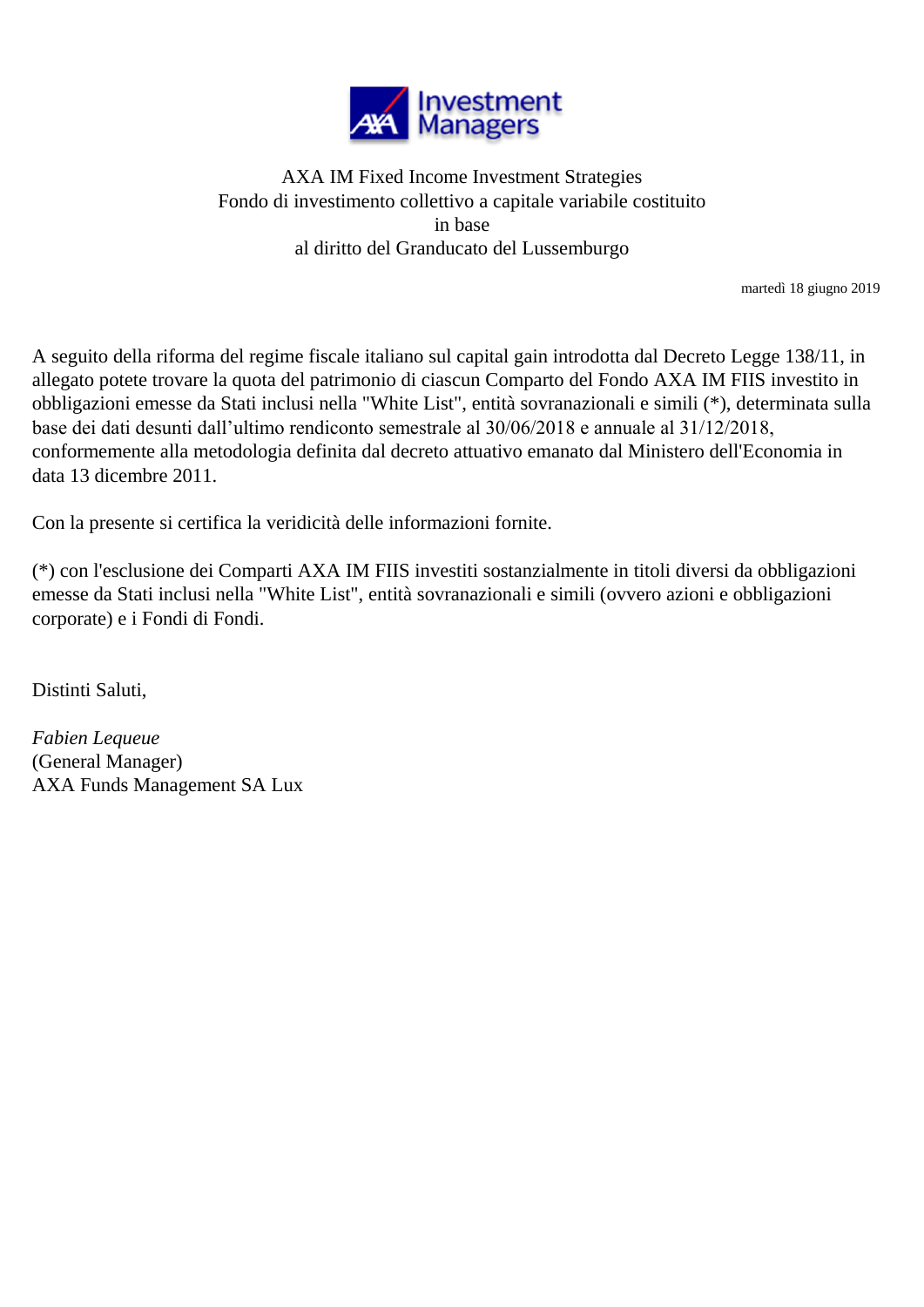| <b>ISIN</b>  | <b>DIVISA</b> | % WHITE              | <b>DATA DI</b>                                    | DATA DI VALENZA DATA DI FINE       |                                            | <b>MERCATO</b>        | <b>DESCRIZIONE FUND HOUSE/UCITS</b>                                             | <b>DESCRIZIONE ISIN</b>                                                                   |
|--------------|---------------|----------------------|---------------------------------------------------|------------------------------------|--------------------------------------------|-----------------------|---------------------------------------------------------------------------------|-------------------------------------------------------------------------------------------|
|              |               | LIST E<br>ASSIMILATI | <b>RIFERIMENTO</b><br><b>DELLA</b><br>PERCENTUALE | <b>DELLA</b><br><b>PERCENTUALE</b> | <b>VALENZA DELLA</b><br><b>PERCENTUALE</b> |                       |                                                                                 |                                                                                           |
| LU0658026439 | CHF           | 1,59                 | 12/31/2018                                        | 7/1/2019                           |                                            | 12/31/2019 Luxembourg | AXA IM Fixed Income Investment Strategies - Europe<br>Short Duration High Yield | AXA IM Fixed Income Investment Strategies<br>Europe Short Duration High Yield B CAP CHF   |
| LU0658026199 | EUR           | 1,59                 | 12/31/2018                                        | 7/1/2019                           |                                            | 12/31/2019 Luxembourg | AXA IM Fixed Income Investment Strategies - Europe<br>Short Duration High Yield | AXA IM Fixed Income Investment Strategies -<br>Europe Short Duration High Yield B DIS EUR |
| LU0658025209 | EUR           | 1,59                 | 12/31/2018                                        | 7/1/2019                           |                                            | 12/31/2019 Luxembourg | AXA IM Fixed Income Investment Strategies - Europe<br>Short Duration High Yield | AXA IM Fixed Income Investment Strategies -<br>Europe Short Duration High Yield A CAP EUR |
|              |               |                      |                                                   |                                    |                                            |                       | AXA IM Fixed Income Investment Strategies - Europe<br>Short Duration High Yield | AXA IM Fixed Income Investment Strategies -<br>Europe Short Duration High Yield A CAP USD |
| LU0658025548 | USD           | 1,59                 | 12/31/2018                                        | 7/1/2019                           |                                            | 12/31/2019 Luxembourg | AXA IM Fixed Income Investment Strategies - Europe                              | AXA IM Fixed Income Investment Strategies -                                               |
| U0658025621  | CHF           | 1,59                 | 12/31/2018                                        | 7/1/2019                           |                                            | 12/31/2019 Luxembourg | Short Duration High Yield<br>AXA IM Fixed Income Investment Strategies - Europe | Europe Short Duration High Yield A CAP CHF<br>AXA IM Fixed Income Investment Strategies - |
| U0658026272  | USD           | 1,59                 | 12/31/2018                                        | 7/1/2019                           |                                            | 12/31/2019 Luxembourg | Short Duration High Yield<br>AXA IM Fixed Income Investment Strategies - Europe | Europe Short Duration High Yield B CAP USD<br>AXA IM Fixed Income Investment Strategies - |
| LU0658026942 | CHF           | 1,59                 | 12/31/2018                                        | 7/1/2019                           |                                            | 12/31/2019 Luxembourg | Short Duration High Yield<br>AXA IM Fixed Income Investment Strategies - Europe | Europe Short Duration High Yield F CAP CHF<br>AXA IM Fixed Income Investment Strategies - |
| LU0658026512 | EUR           | 1,59                 | 12/31/2018                                        | 7/1/2019                           |                                            | 12/31/2019 Luxembourg | Short Duration High Yield<br>AXA IM Fixed Income Investment Strategies - Europe | Europe Short Duration High Yield E CAP EUR<br>AXA IM Fixed Income Investment Strategies - |
| LU0658026603 | EUR           | 1,59                 | 12/31/2018                                        | 7/1/2019                           |                                            | 12/31/2019 Luxembourg | Short Duration High Yield                                                       | Europe Short Duration High Yield F CAP EUR                                                |
| LU0658026868 | USD           | 1,59                 | 12/31/2018                                        | 7/1/2019                           |                                            | 12/31/2019 Luxembourg | AXA IM Fixed Income Investment Strategies - Europe<br>Short Duration High Yield | AXA IM Fixed Income Investment Strategies -<br>Europe Short Duration High Yield F CAP USD |
| U0658027080  | <b>EUR</b>    | 1,59                 | 12/31/2018                                        | 7/1/2019                           |                                            | 12/31/2019 Luxembourg | AXA IM Fixed Income Investment Strategies - Europe<br>Short Duration High Yield | AXA IM Fixed Income Investment Strategies -<br>Europe Short Duration High Yield M CAP EUR |
| LU0658025977 | <b>EUR</b>    | 1,59                 | 12/31/2018                                        | 7/1/2019                           |                                            | 12/31/2019 Luxembourg | AXA IM Fixed Income Investment Strategies - Europe<br>Short Duration High Yield | AXA IM Fixed Income Investment Strategies -<br>Europe Short Duration High Yield B CAP EUR |
| LU0658025464 | <b>EUR</b>    | 1,59                 | 12/31/2018                                        | 7/1/2019                           |                                            | 12/31/2019 Luxembourg | AXA IM Fixed Income Investment Strategies - Europe<br>Short Duration High Yield | AXA IM Fixed Income Investment Strategies<br>Europe Short Duration High Yield A DIS EUR   |
| LU0931210586 | USD           | 1,59                 | 12/31/2018                                        | 7/1/2019                           |                                            | 12/31/2019 Luxembourg | AXA IM Fixed Income Investment Strategies - Europe<br>Short Duration High Yield | AXA IM Fixed Income Investment Strategies -<br>Europe Short Duration High Yield E Dis USD |
|              |               |                      |                                                   |                                    |                                            |                       | AXA IM Fixed Income Investment Strategies - Europe                              | AXA IM Fixed Income Investment Strategies -                                               |
| LU0997545594 | EUR           | 1,59                 | 12/31/2018                                        | 7/1/2019                           |                                            | 12/31/2019 Luxembourg | Short Duration High Yield<br>AXA IM Fixed Income Investment Strategies - Europe | Europe Short Duration High Yield Z CAP EUR<br>AXA IM Fixed Income Investment Strategies - |
| LU0997545677 | USD           | 1,59                 | 12/31/2018                                        | 7/1/2019                           |                                            | 12/31/2019 Luxembourg | Short Duration High Yield<br>AXA IM Fixed Income Investment Strategies - Europe | Europe Short Duration High Yield Z CAP USD<br>AXA IM Fixed Income Investment Strategies - |
| LU0997545750 | CHF           | 1,59                 | 12/31/2018                                        | 7/1/2019                           |                                            | 12/31/2019 Luxembourg | Short Duration High Yield<br>AXA IM Fixed Income Investment Strategies - Europe | Europe Short Duration High Yield Z CAP CHF<br>AXA IM Fixed Income Investment Strategies - |
| U0997545917  | EUR           | 1,59                 | 12/31/2018                                        | 7/1/2019                           |                                            | 12/31/2019 Luxembourg | Short Duration High Yield<br>AXA IM Fixed Income Investment Strategies - Europe | Europe Short Duration High Yield Z DIS EUR<br>AXA IM Fixed Income Investment Strategies - |
| LU0931224371 | CHF           | 1,59                 | 12/31/2018                                        | 7/1/2019                           |                                            | 12/31/2019 Luxembourg | Short Duration High Yield                                                       | Europe Short Duration High Yield F Dis CHF<br>AXA IM Fixed Income Investment Strategies   |
| LU0931222755 | EUR           | 1,59                 | 12/31/2018                                        | 7/1/2019                           |                                            | 12/31/2019 Luxembourg | AXA IM Fixed Income Investment Strategies - Europe<br>Short Duration High Yield | Europe Short Duration High Yield F Dis EUR                                                |
| LU0931218647 | USD           | 1,59                 | 12/31/2018                                        | 7/1/2019                           |                                            | 12/31/2019 Luxembourg | AXA IM Fixed Income Investment Strategies - Europe<br>Short Duration High Yield | AXA IM Fixed Income Investment Strategies -<br>Europe Short Duration High Yield E Cap USD |
| U0194346564  | EUR           | 0,00                 | 12/31/2018                                        | 7/1/2019                           |                                            | 12/31/2019 Luxembourg | AXA IM Fixed Income Investment Strategies - US<br>Short Duration High Yield     | AXA IM Fixed Income Investment Strategies - US<br>Short Duration High Yield I CAP EUR     |
| LU1390070776 | USD           | 0,00                 | 12/31/2018                                        | 7/1/2019                           |                                            | 12/31/2019 Luxembourg | AXA IM Fixed Income Investment Strategies - US<br>Short Duration High Yield     | AXA IM Fixed Income Investment Strategies - US<br>Short Duration High Yield F DIS USD     |
| LU0188167505 | <b>USD</b>    | 0,00                 | 12/31/2018                                        | 7/1/2019                           |                                            | 12/31/2019 Luxembourg | AXA IM Fixed Income Investment Strategies - US<br>Short Duration High Yield     | AXA IM Fixed Income Investment Strategies - US<br>Short Duration High Yield A Cap         |
|              |               |                      |                                                   |                                    |                                            |                       | AXA IM Fixed Income Investment Strategies - US                                  | AXA IM Fixed Income Investment Strategies - US                                            |
| LU0194345913 | EUR           | 0,00                 | 12/31/2018                                        | 7/1/2019                           |                                            | 12/31/2019 Luxembourg | Short Duration High Yield<br>AXA IM Fixed Income Investment Strategies - US     | Short Duration High Yield A CAP EUR<br>AXA IM Fixed Income Investment Strategies - US     |
| U0211118053. | USD           | 0,00                 | 12/31/2018                                        | 7/1/2019                           |                                            | 12/31/2019 Luxembourg | Short Duration High Yield<br>AXA IM Fixed Income Investment Strategies - US     | Short Duration High Yield B CAP<br>AXA IM Fixed Income Investment Strategies - US         |
| LU0211118483 | EUR           | 0,00                 | 12/31/2018                                        | 7/1/2019                           |                                            | 12/31/2019 Luxembourg | Short Duration High Yield<br>AXA IM Fixed Income Investment Strategies - US     | Short Duration High Yield B CAP EUR<br>AXA IM Fixed Income Investment Strategies - US     |
| LU0292585030 | USD           | 0,00                 | 12/31/2018                                        | 7/1/2019                           |                                            | 12/31/2019 Luxembourg | Short Duration High Yield<br>AXA IM Fixed Income Investment Strategies - US     | Short Duration High Yield F Cap USD<br>AXA IM Fixed Income Investment Strategies - US     |
| LU0188172174 | USD           | 0,00                 | 12/31/2018                                        | 7/1/2019                           |                                            | 12/31/2019 Luxembourg | Short Duration High Yield<br>AXA IM Fixed Income Investment Strategies - US     | Short Duration High Yield I Cap<br>AXA IM Fixed Income Investment Strategies - US         |
| LU1775618942 | CHF           | 0,00                 | 12/31/2018                                        | 7/1/2019                           |                                            | 12/31/2019 Luxembourg | Short Duration High Yield                                                       | Short Duration High Yield B DIS CHF                                                       |
| LU0546067702 | USD           | 0,00                 | 12/31/2018                                        | 7/1/2019                           |                                            | 12/31/2019 Luxembourg | AXA IM Fixed Income Investment Strategies - US<br>Short Duration High Yield     | AXA IM Fixed Income Investment Strategies - US<br>Short Duration High Yield E CAP USD     |
| LU0224433721 | USD           | 0,00                 | 12/31/2018                                        | 7/1/2019                           |                                            | 12/31/2019 Luxembourg | AXA IM Fixed Income Investment Strategies - US<br>Short Duration High Yield     | AXA IM Fixed Income Investment Strategies - US<br>Short Duration High Yield A DIS USD     |
| LU0224434372 | <b>EUR</b>    | 0,00                 | 12/31/2018                                        | 7/1/2019                           |                                            | 12/31/2019 Luxembourg | XA IM Fixed Income Investment Strategies - US<br>Short Duration High Yield      | XA IM Fixed Income Investment Strategies - US<br>Short Duration High Yield A DIS EUR      |
| LU0224435262 | USD           | 0,00                 | 12/31/2018                                        | 7/1/2019                           |                                            | 12/31/2019 Luxembourg | AXA IM Fixed Income Investment Strategies - US<br>Short Duration High Yield     | AXA IM Fixed Income Investment Strategies - US<br>Short Duration High Yield B Dis USD     |
| LU0224434703 | <b>EUR</b>    | 0,00                 | 12/31/2018                                        | 7/1/2019                           |                                            | 12/31/2019 Luxembourg | AXA IM Fixed Income Investment Strategies - US<br>Short Duration High Yield     | AXA IM Fixed Income Investment Strategies - US<br>Short Duration High Yield B DIS EUR     |
|              |               |                      |                                                   |                                    |                                            |                       | AXA IM Fixed Income Investment Strategies - US<br>Short Duration High Yield     | AXA IM Fixed Income Investment Strategies - US<br>Short Duration High Yield A Dis USD     |
| LU0931226079 | USD           | 0,00                 | 12/31/2018                                        | 7/1/2019                           |                                            | 12/31/2019 Luxembourg | AXA IM Fixed Income Investment Strategies - US                                  | AXA IM Fixed Income Investment Strategies - US                                            |
| LU1775619080 | CHF           | 0,00                 | 12/31/2018                                        | 7/1/2019                           |                                            | 12/31/2019 Luxembourg | Short Duration High Yield<br>AXA IM Fixed Income Investment Strategies - US     | Short Duration High Yield F DIS CHF<br>AXA IM Fixed Income Investment Strategies - US     |
| LU0292585626 | <b>EUR</b>    | 0,00                 | 12/31/2018                                        | 7/1/2019                           |                                            | 12/31/2019 Luxembourg | Short Duration High Yield<br>AXA IM Fixed Income Investment Strategies - US     | Short Duration High Yield F CAP EUR<br>AXA IM Fixed Income Investment Strategies - US     |
| LU0997546303 | CHF           | 0,00                 | 12/31/2018                                        | 7/1/2019                           |                                            | 12/31/2019 Luxembourg | Short Duration High Yield<br>AXA IM Fixed Income Investment Strategies - US     | Short Duration High Yield Z CAP CHF<br>AXA IM Fixed Income Investment Strategies - US     |
| LU0997546642 | USD           | 0,00                 | 12/31/2018                                        | 7/1/2019                           |                                            | 12/31/2019 Luxembourg | Short Duration High Yield<br>AXA IM Fixed Income Investment Strategies - US     | Short Duration High Yield Z CAP USD<br>AXA IM Fixed Income Investment Strategies - US     |
| LU0523283140 | CHF           | 0,00                 | 12/31/2018                                        | 7/1/2019                           |                                            | 12/31/2019 Luxembourg | Short Duration High Yield<br>AXA IM Fixed Income Investment Strategies - US     | Short Duration High Yield F CAP CHF<br>AXA IM Fixed Income Investment Strategies - US     |
| LU0523283066 | CHF           | 0,00                 | 12/31/2018                                        | 7/1/2019                           |                                            | 12/31/2019 Luxembourg | Short Duration High Yield                                                       | Short Duration High Yield B CAP CHF                                                       |
| U0412185844  | GBP           | 0,00                 | 12/31/2018                                        | 7/1/2019                           |                                            | 12/31/2019 Luxembourg | AXA IM Fixed Income Investment Strategies - US<br>Short Duration High Yield     | AXA IM Fixed Income Investment Strategies - US<br>Short Duration High Yield A DIS GBP     |
| LU0412185505 | GBP           | 0,00                 | 12/31/2018                                        | 7/1/2019                           |                                            | 12/31/2019 Luxembourg | AXA IM Fixed Income Investment Strategies - US<br>Short Duration High Yield     | AXA IM Fixed Income Investment Strategies - US<br>Short Duration High Yield A Cap GBP     |
| LU0224435858 | USD           | 0,00                 | 12/31/2018                                        | 7/1/2019                           |                                            | 12/31/2019 Luxembourg | AXA IM Fixed Income Investment Strategies - US<br>Short Duration High Yield     | AXA IM Fixed Income Investment Strategies - US<br>Short Duration High Yield I DIS USD     |
| LU0224435007 | GBP           | 0,00                 |                                                   | 7/1/2019                           |                                            | 12/31/2019 Luxembourg | AXA IM Fixed Income Investment Strategies - US<br>Short Duration High Yield     | AXA IM Fixed Income Investment Strategies - US<br>Short Duration High Yield B DIS GBP     |
|              |               |                      | 12/31/2018                                        |                                    |                                            |                       | AXA IM Fixed Income Investment Strategies - US<br>Short Duration High Yield     | AXA IM Fixed Income Investment Strategies - US<br>Short Duration High Yield B Cap GBP     |
| LU0211237499 | GBP           | 0,00                 | 12/31/2018                                        | 7/1/2019                           |                                            | 12/31/2019 Luxembourg | AXA IM Fixed Income Investment Strategies - US                                  | AXA IM Fixed Income Investment Strategies - US                                            |
| LU0523282928 | EUR           | 0,00                 | 12/31/2018                                        | 7/1/2019                           |                                            | 12/31/2019 Luxembourg | Short Duration High Yield<br>AXA IM Fixed Income Investment Strategies - US     | Short Duration High Yield E CAP EUR<br>AXA IM Fixed Income Investment Strategies - US     |
| LU0997546485 | <b>EUR</b>    | 0,00                 | 12/31/2018                                        | 7/1/2019                           |                                            | 12/31/2019 Luxembourg | Short Duration High Yield<br>AXA IM Fixed Income Investment Strategies - US     | Short Duration High Yield Z CAP EUR<br>AXA IM Fixed Income Investment Strategies - US     |
| LU0292586350 | <b>EUR</b>    | 0,00                 | 12/31/2018                                        | 7/1/2019                           |                                            | 12/31/2019 Luxembourg | Short Duration High Yield<br>AXA IM Fixed Income Investment Strategies - US     | Short Duration High Yield F DIS EUR<br>AXA IM Fixed Income Investment Strategies - US     |
| LU0997546568 | <b>EUR</b>    | 0,00                 | 12/31/2018                                        | 7/1/2019                           |                                            | 12/31/2019 Luxembourg | Short Duration High Yield<br>AXA IM Fixed Income Investment Strategies - US     | Short Duration High Yield Z DIS EUR<br>AXA IM Fixed Income Investment Strategies - US     |
| LU1775619163 | CHF           | 0,00                 | 12/31/2018                                        | 7/1/2019                           |                                            | 12/31/2019 Luxembourg | Short Duration High Yield                                                       | Short Duration High Yield Z DIS CHF H                                                     |
| LU0231442988 | JSD           | 0,00                 | 12/31/2018                                        | 7/1/2019                           |                                            | 12/31/2019 Luxembourg | AXA IM Fixed Income Investment Strategies - US<br>Corporate Intermediate Bonds  | AXA IM Fixed Income Investment Strategies - US<br>Corporate Intermediate Bonds I CAP USD  |
| LU0814377692 | JPY           | 0,00                 | 12/31/2018                                        | 7/1/2019                           |                                            | 12/31/2019 Luxembourg | AXA IM Fixed Income Investment Strategies - US<br>Corporate Intermediate Bonds  | AXA IM Fixed Income Investment Strategies - US<br>Corporate Intermediate Bonds A Dis JPY  |